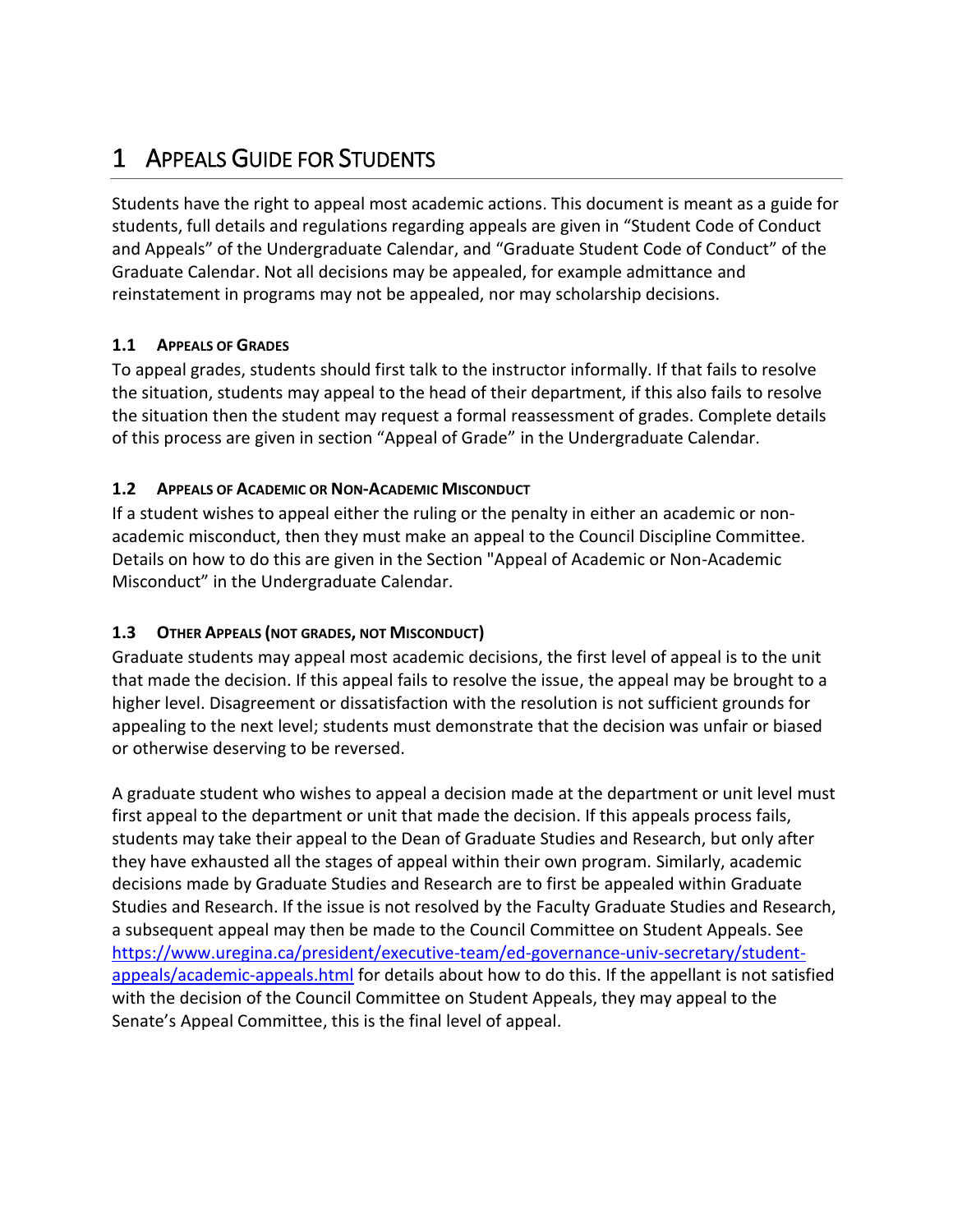#### **1.4 PREPARING AN APPEAL TO FGSR**

Academic decisions from the Faculty of Graduate Studies and Research may be appealed to the Dean of FGSR in writing within two weeks of the decision. In this appeals process, the onus is on the student who is challenging a ruling to prove that the ruling is unfair or inappropriate. Appeals will be heard by Dean of FGSR, or a designee. The Dean, or designee, will provide, in writing to the appellant, the decision rendered on the appeal.

#### **Please include the following in an appeals letter:**

- 1. Your full name, student ID number and program.
- 2. What academic decision or FGRS regulation you are appealing.
- 3. A clear basis for your appeal. Explain why you feel the decision was unfair or inappropriate.
- 4. A clear statement of the resolution you are asking for, and grounds for that resolution.

### **Other items to include in an appeals letter:**

1. If you are appealing an academic RTD, you must explain why the RTD is unfair. You also need to justify why you believe that you will be successful in your program if allowed to continue and outline a plan to improve your academic performance.

2. If you are appealing a non-academic RTD, you need to explain why you feel the RTD is unfair and outline a plan to remedy the situation that caused the RTD.

3. If you are asking for additional repeats of courses, your letter you should state why you failed the course and why you feel you can pass it given an additional opportunity.

4. Please include any evidence or documentation you need to support your case with your appeal.